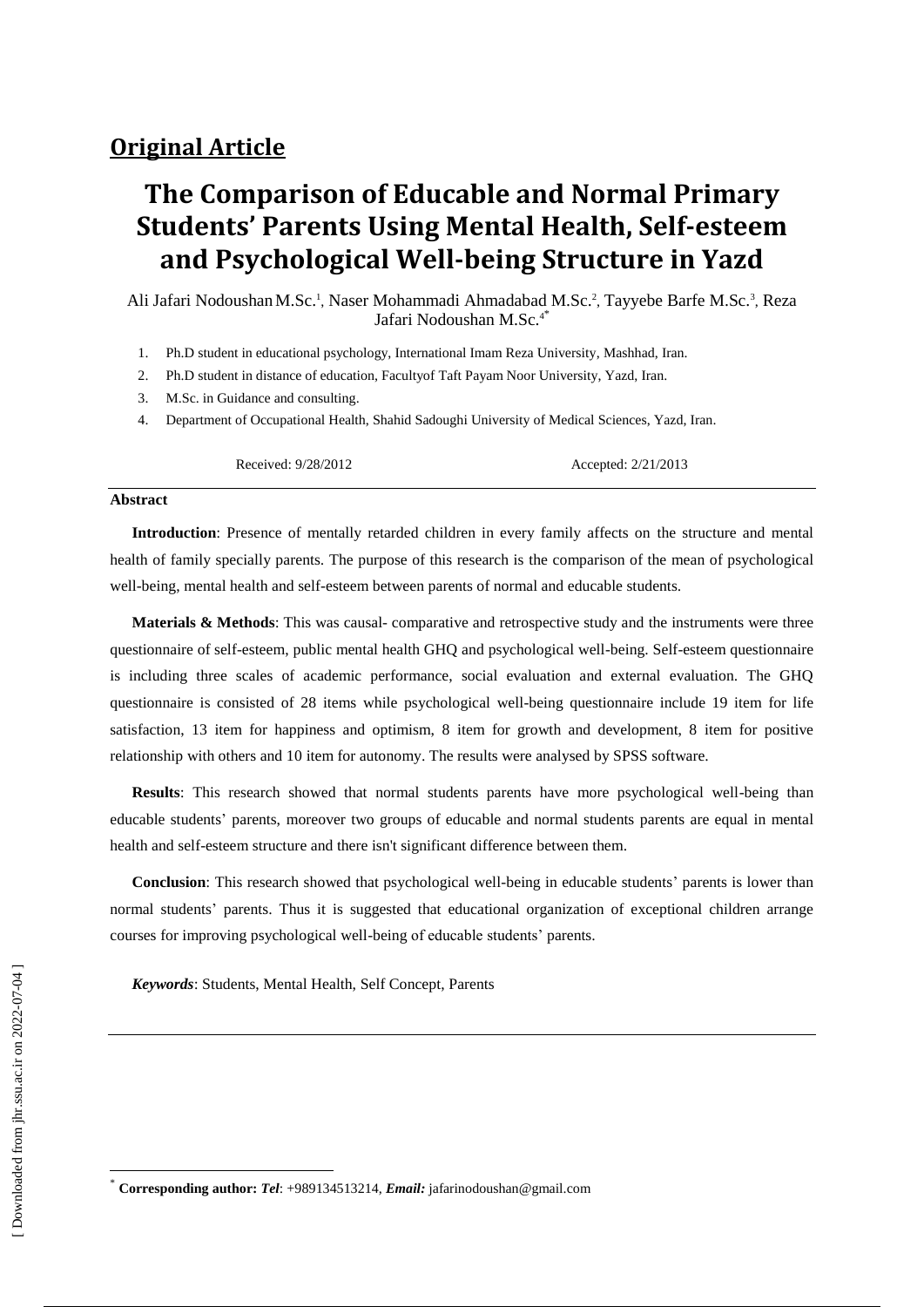# **Introduction**

Family are one of the most natural groups that can provide human needs . The duty of family is caring and upbringing children, creating a healthy relationship with others and helping independence of children even if the child are mentally retarded, blind or deaf. Mentally retardation is a particular state of mind that occurs in the different situations before or after the birth.

Birth and presence of mental retarded child in every family may be considered as an adverse and challenging event that follow the possibility of despair, stress, sadness and depression. Various evidences show that parents of children with intellectual difficulties encounter more social and economic problems and often emotions that have destructive, pervasive and limiting nature. In this situation, although all family members and their function are injured, it is assumed that caring the child with this problem puts the family at the suffering risk of mental health problem.

Researchers have shown that parents of mentally retarded child have lower levels of public health and psychological well-being more anxiety  $\left[1\right]$ . During the past century a lot of psychologists have agreed that human needs self-esteem. In psychological literature there are detailed subjects about self-esteem and until now a lot of investigations and researches are performed to determine their relationship with multiple variables. More researches approve that high self-esteem is one of the

most positive and effective factors in mental health while low self-esteem is a disposed factor that can cause psychological disorders. Self-esteem means sense of being valued. This sense is resulted from overall thoughts, feelings, emotions and experiences during the life. All people, regardless of age, gender, cultural context and type of work they have, require self-esteem. People who have good feelings about themselves usually have a good feeling to their lives.

They can encounter to problems with confident and overcome them [2]. Educable mentally retarded children are a group of mentally retarded children with IQ 50 to 75 and in the age range of 6 to 12 years . In this research, an educable mentally retarded is a child who studies in a special school based on education experts' assessment. Also one of the groups that is studied in this research are parents of mentally retarded children.

A normal child is a child who has no problem for mental retardation, blindness and deafness, no problem about learning disorder and no specific psychological problem. Exceptional child and his/her parents have mutual influence not only each other but also on family members such other offspring. Presence the exceptional child often harm to family interaction. The level of this vulnerability sometimes is to the extent that the family mental health damage seriously. A person who is mentally health can overcome the problems, compromise to him/her self and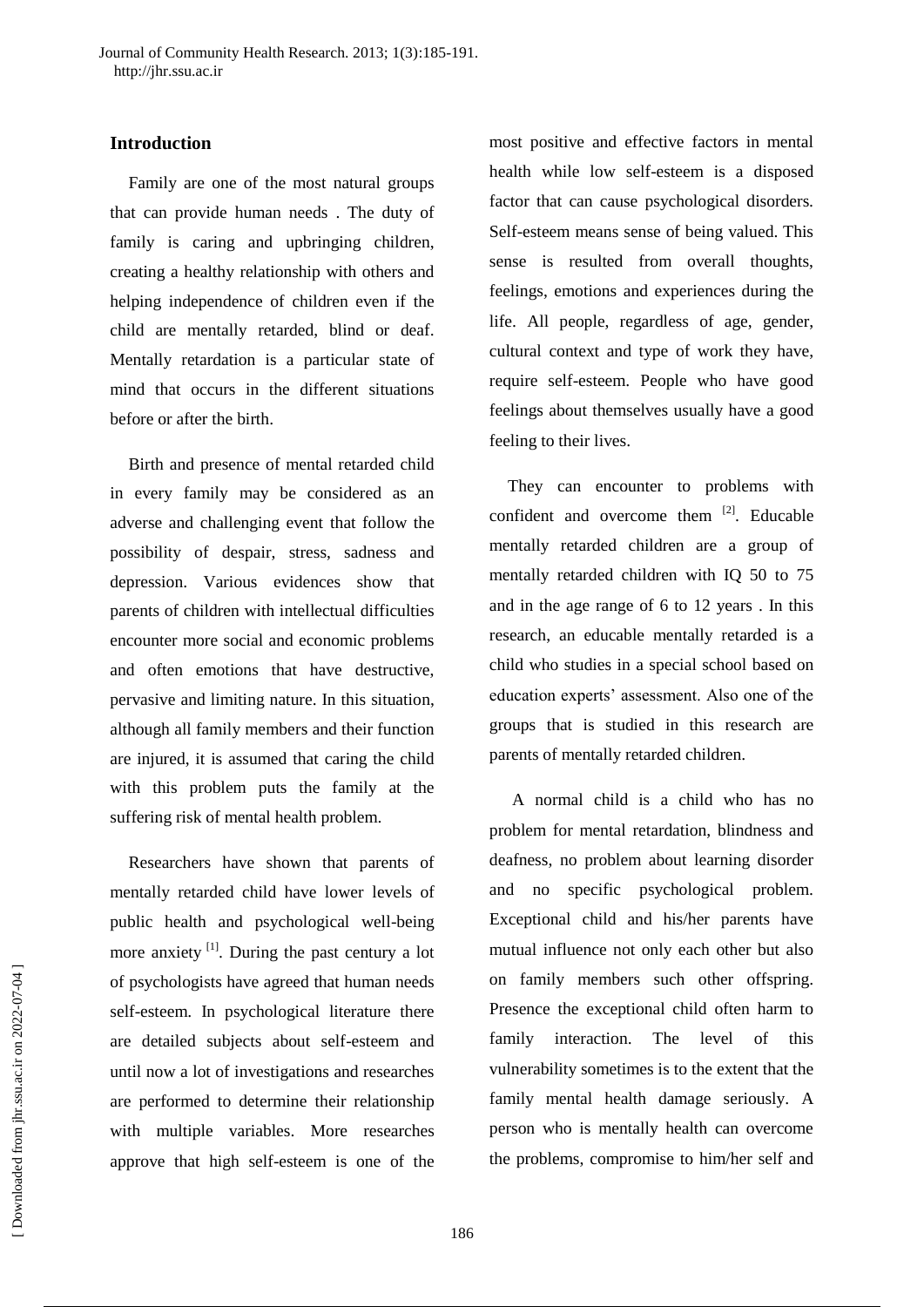other people and not be disappointed in inevitable internal conflicts <sup>[3]</sup>. World health organization defines health as a perfect physical, mental and social well-being and it's not only the absence of patient (world health organization 2001, 2004).

The new patterns of health mainly emphasize on negative characteristics and measuring instruments of health often deal with physical problems (such mobility, pain, fatigue and sleep disorders) psychological problems (such depression, anxiety, and apprehension) and social problems (such disability in social role, marital problems). In the past few decades Ryff et al  $(1926)$ <sup>[4]</sup> submitted psychological pattern of well-being or positive mental health. This pattern is composed of six factors that consisted of self acceptance (having positive attitude about him/her self), positive relationship whit others (communicating intimately with others and ability of sympathy), autonomy (feeling of independence and the ability to resist the social pressures), targeted life (having purpose in life and fulfilling it), personal growth (growth feeling continuously) and environmental mastery (the ability to managing environment). Ryff pattern widely has been considered in the world. He submitted this pattern at the base on mental health and believed the components of mental health pattern are positive and this will help the measurement of level of well-being and person's positive function. The research has shown that the parents of mentally retarded children generally deal with the risk of family problems and emotional difficulties . Presence of disabled child can have irreversible effects and harms. psychological trainings consist of teaching life skills and selfassertion, psychological treatments such behavior therapy, types of Psychotherapy and rehabilitative methods about perceptual and cognitive disorders are the type of psychological interventions. Psychological interventions are proceedings that psychologists and consultants apply for prevention and treatment and reducing psychological disorders in people. The final purpose of these interventions is helping people for better understanding of themselves and world around, increasing capability of adjustment and improving mental health  $[6]$ .

One of the main concepts is well-being model. Health model combines three types of emotional well-being, psychological wellbeing and social well-being and create comprehensive concept of well-being that encompasses both emotional feature (wellbeing) and applicable feature (psychological and social well-being). Mental health has 13 signs. 2 of them are related to emotional wellbeing, 5 signs are related to social well-being and 6 signs are related to psychological wellbeing. Psychological well-being means actualizing all person's talents and it includes components of 1- Autonomy (the feeling of ability to manage around and …), 2- Personal growth (having growth continuously and …), 3- Positive relationship with others (communicating intimately an …), 4-Targeted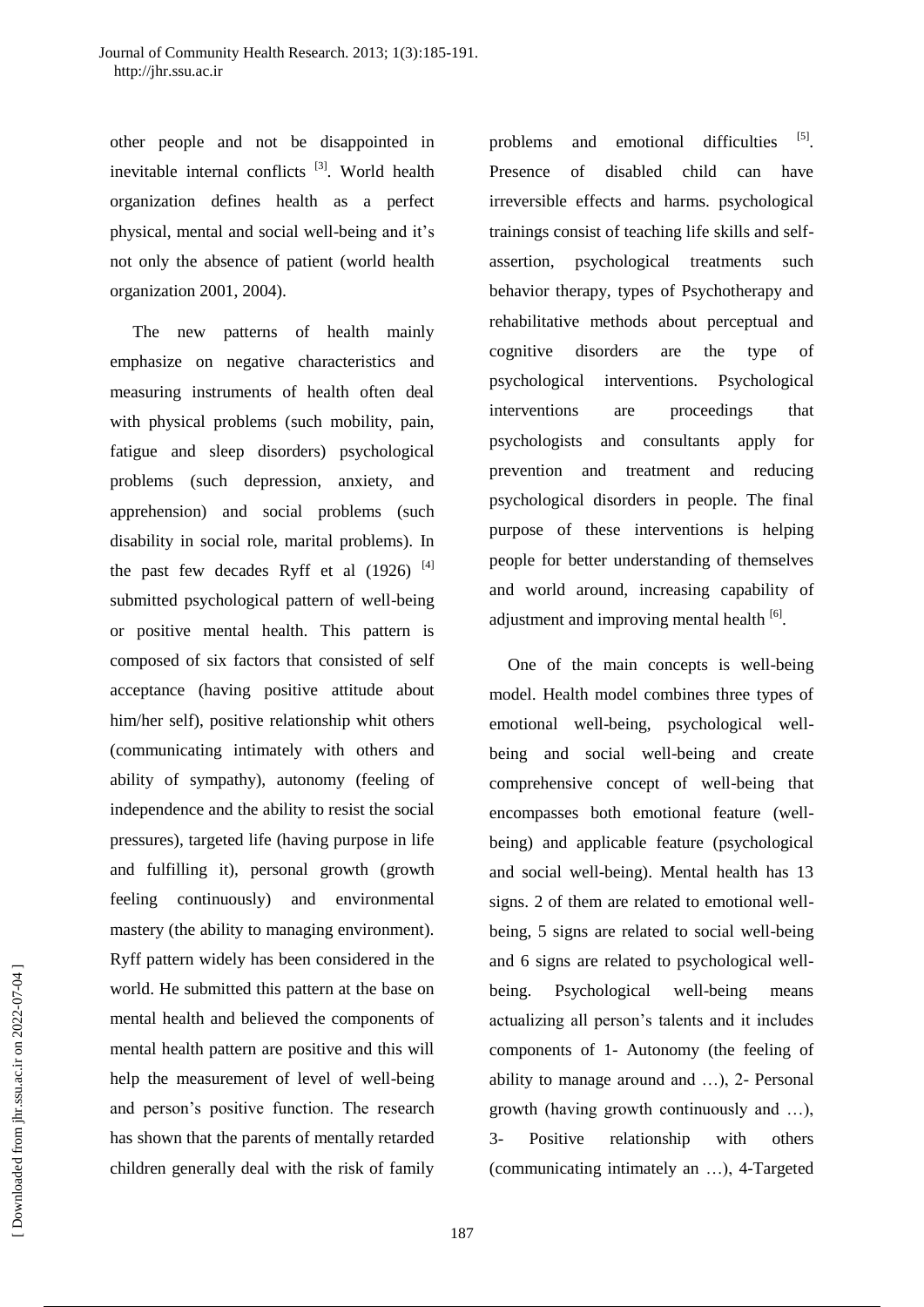life (having purpose in the life), 5- Selfassertion (having positive attitude about him/her self and ...), 6- Environmental mastery (ability of choice and creating convenient environment and …). Also parents with high self-esteem have more mental health and psychological well-being than parents with low self- esteem. Now the main question of this research is whether the average of selfesteem, mental health and psychological wellbeing scores are different between parents of normal children and educable children parents or not?

### **Materials & Methods**

This causal –comparative and retrospective study included all parents of normal students that have 7 to 12 years and IQ between 50 to 70 in Yazd city.

The instruments were three questionnaire of self-esteem, public mental health GHQ and psychological well-being. Self-esteem questionnaire is including three scales of academic performance, social evaluation and external evaluation.

psychological well-being questionnaire was created by Zanjani Tabasi (1383) [7] for psychological assessment. The scale of psychological well-being measurement includes 77 questions and 6 scale that is consisted of subscale of life satisfaction, spirituality, happiness and optimism, personal growth, positive relationship with others and autonomy. To estimate the internal consistency Cronbach's Alfa method was used. The

reliability coefficient for the total scale was 0.94. This coefficient obtained in the secondary test between 0.90 and 0.62.

The self-esteem questionnaire was created by Hetron and Polvi (1991). The scale of psychological well-being measurement includes 20 questions. It is consisted of 3 subscales of external evaluation, social assessment and academic performance. Selfesteem scale is developed by choice. Every choice shows the attitude of interlocutor to him/herself that scoring is base on 1 to 5 likert scale. The total percentage of the scale is 92%.

Public health questionnaire GHQ-28 the most well known screening test that has widely influenced on developing studies in psychiatry is public health questionnaire (Handerson, 1910). Primary form of this questionnaire was consisted of 60 questions.

In the present study, the form 28 item questionnaire was used. GHQ-28 includes four subscales that are A) Physical signs: It devotes to 7 item and examines headache, weakness, feeling the need of strengthening drugs and hot or cold sense in body. B) Anxious signs: It devotes to 7 item and examines anxiety, insomnia, pressure, anger and anguish. C) Disorder in social interaction: It devotes 7 item and evaluates the ability of person in doing works, feeling of satisfaction, sense of usefulness, learning ability. D) Depression signs: It devotes to 7 item and evaluates the sense of worthless, hopelessness, suicide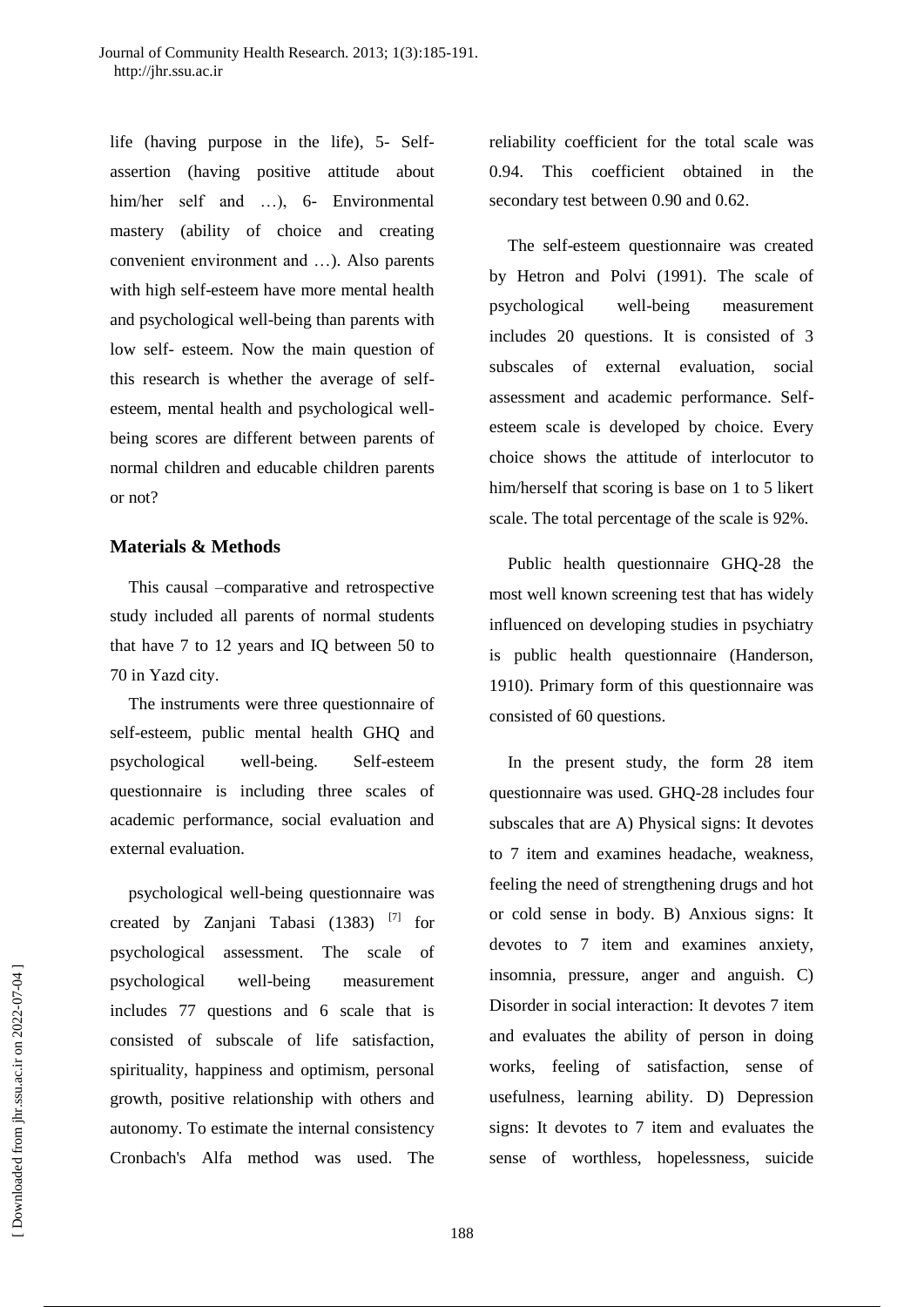thoughts, dying wish and disability in doing works (Goldberg and Hiller, 1979).

# **Results**

To examine the research hypothesis, that

psychological well-being is different between parents of normal children and educable children, t statistical test was used for comparison of independent samples. The results are as follows.

|  |  |  |  | Table 1. Descriptive index of well-being between parents of mental and educable children |  |  |
|--|--|--|--|------------------------------------------------------------------------------------------|--|--|
|  |  |  |  |                                                                                          |  |  |

| Variables                                                  | numbers | Average | Standard<br>deviation | error Standard<br>deviation |
|------------------------------------------------------------|---------|---------|-----------------------|-----------------------------|
| Psychological well-being<br>(parents of normal children    | 30      | 338.63  | 103.89                | 18.96                       |
| Psychological well-being<br>(parents of educable children) | 30      | 125.17  | 15.71                 | 2.86                        |

**Table 2**. The comparison of the mean between the groups being compared

|                        | Difference<br>of average | error Standard<br>deviation | d.f | Significant<br>difference | Statistical index |
|------------------------|--------------------------|-----------------------------|-----|---------------------------|-------------------|
| $*11.17$<br>well-being | 213.46                   | 19.18                       | 58  | 000.0                     | Psychological     |

 $P > 0.05 =$ \*

Table 2 shows there is significant difference between two groups in terms of psychological well-being. According to descriptive data in table 1 the mean of psychological well-being in parents of normal children is higher than

educable children parents.

To examine second hypothesis, that mental health is different between parents of normal and educable children, t statistical test was used. The results are as follows.

| Variables                                      | numbers | Average | Standard<br>deviation | error Standard<br>deviation |
|------------------------------------------------|---------|---------|-----------------------|-----------------------------|
| Mental health (parents of<br>normal children   | 30      | 50.53   | 5.82                  | 1.06                        |
| Mental health (parents of<br>educable children | 30      | 51.43   | 6.72                  | 1.23                        |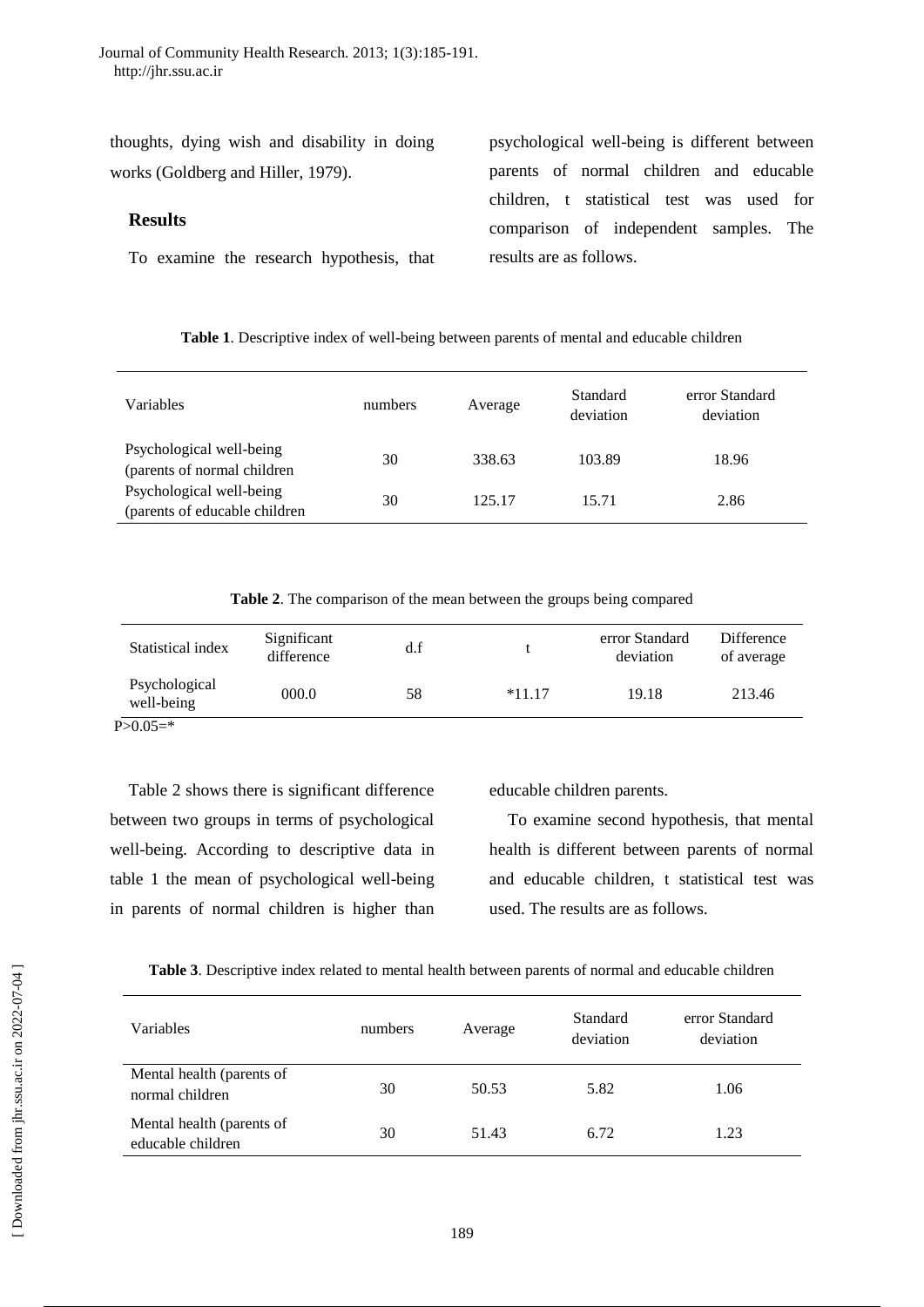| Statistical index | Significant |     |          | error Standard | Difference of |
|-------------------|-------------|-----|----------|----------------|---------------|
|                   | difference  | u.i |          | deviation      | average       |
| Mental health     | 0.582       | 58  | $*0.55-$ | 1.62           | -0.9          |

**Table 4**. T test for comparison the independent samples average of the mental health between compared groups.

Table 6 shows that there isn't significant difference between two groups in terms of mental health.

The third hypothesis was, that self-esteem is

different between parents of normal and educable children, and the results show that there isn't significant difference between two groups in terms of self-esteem.

**Table 5**. Descriptive index related to self-esteem between parents of normal and educable children.

| Variables                                     | numbers | Average | Standard<br>deviation | error Standard<br>deviation |
|-----------------------------------------------|---------|---------|-----------------------|-----------------------------|
| Self-esteem (parents of<br>normal children)   | 30      | 54.67   | 9.13                  | 1.66                        |
| Self-esteem (parents of<br>educable children) | 30      | 59.03   | 9.28                  | 1.69                        |
|                                               |         |         |                       |                             |

**Table 6**. T test for comparison the independent samples average of self-esteem between compared groups.

| Statistical<br>index | Significant<br>difference | d.f |        | error Standard<br>deviation | Difference<br>of average |
|----------------------|---------------------------|-----|--------|-----------------------------|--------------------------|
| Self-<br>esteem      | 0.083                     | 58  | $.84-$ | 2.37                        | $-4.36$                  |

#### **Discussion**

This research was conducted for studying the level of difference self-esteem, mental health and psychological well-being between parents of normal students and parents of educable students in Yazd city. The results of this study showed that psychological wellbeing between parents of normal students are more than parents of marginal students.

The results are consistent with the results of Ahmadpanah (1380) and mikaili (1388) research. Also there isn't significant difference in the term of self-esteem between parents of normal and marginal students. Ahmadi (1377), Khagepour (1377), Zaki (1386) and Ranjbar (1385) in their research showed inconsistent results. One of the reasons of this inconsistency can be a lot of questions in each questionnaire (self-esteem, mental health and psychological well-being) and especially because they were from the type of Likert scale, so interlocutor didn't have any relish to answer them.

Furthermore mental health in parents of educable student and parents of normal student